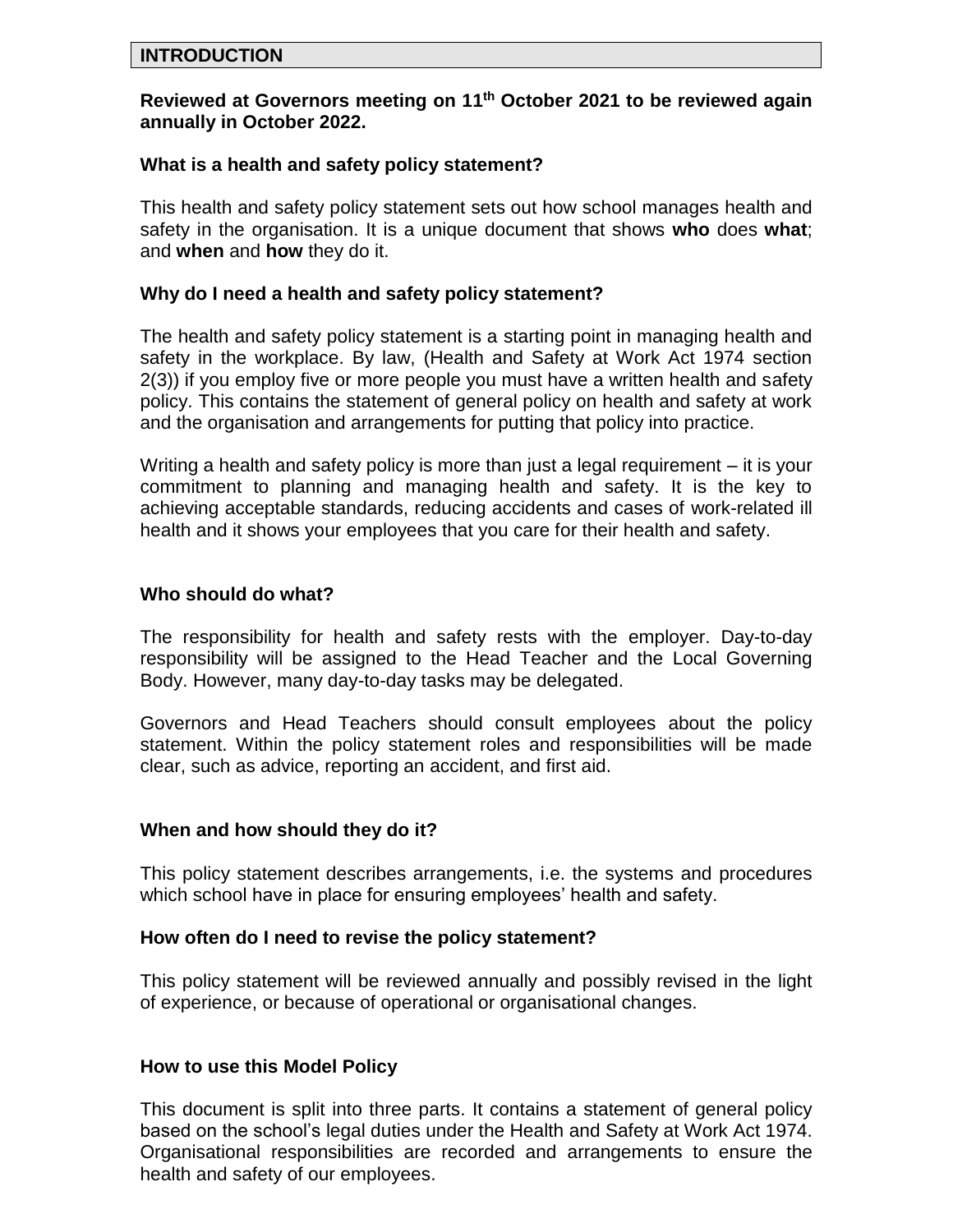**Rawmarsh St Joseph's Catholic Primary School**

**This Health and Safety Policy has been approved and adopted by the Governing Body on 11.10.21 and will be reviewed annually**

CHRatclyfe **Signed by Chair of Governors:**

**Signed by Headteacher:** C Marsden

**Date: 11.10.21**

# **Our statement of general policy is:**

- to make adequate arrangements for the health, safety and welfare of the staff, pupils; visitors and other persons affected by or involved in the work activities of the school
- to provide adequate management of the health and safety risks arising from our work activities
- to consult with our employees on matters affecting their health and safety
- to provide and maintain safe equipment
- to ensure safe use, handling, storage, transport of articles and substances
- to provide information, instruction, and supervision for employees
- to ensure all employees are competent to do their tasks safely, and to give them adequate training where required
- to prevent accidents and cases of work-related ill health
- to maintain safe and healthy working conditions
- to monitor health and safety standards
- to review and revise this policy as necessary at regular intervals.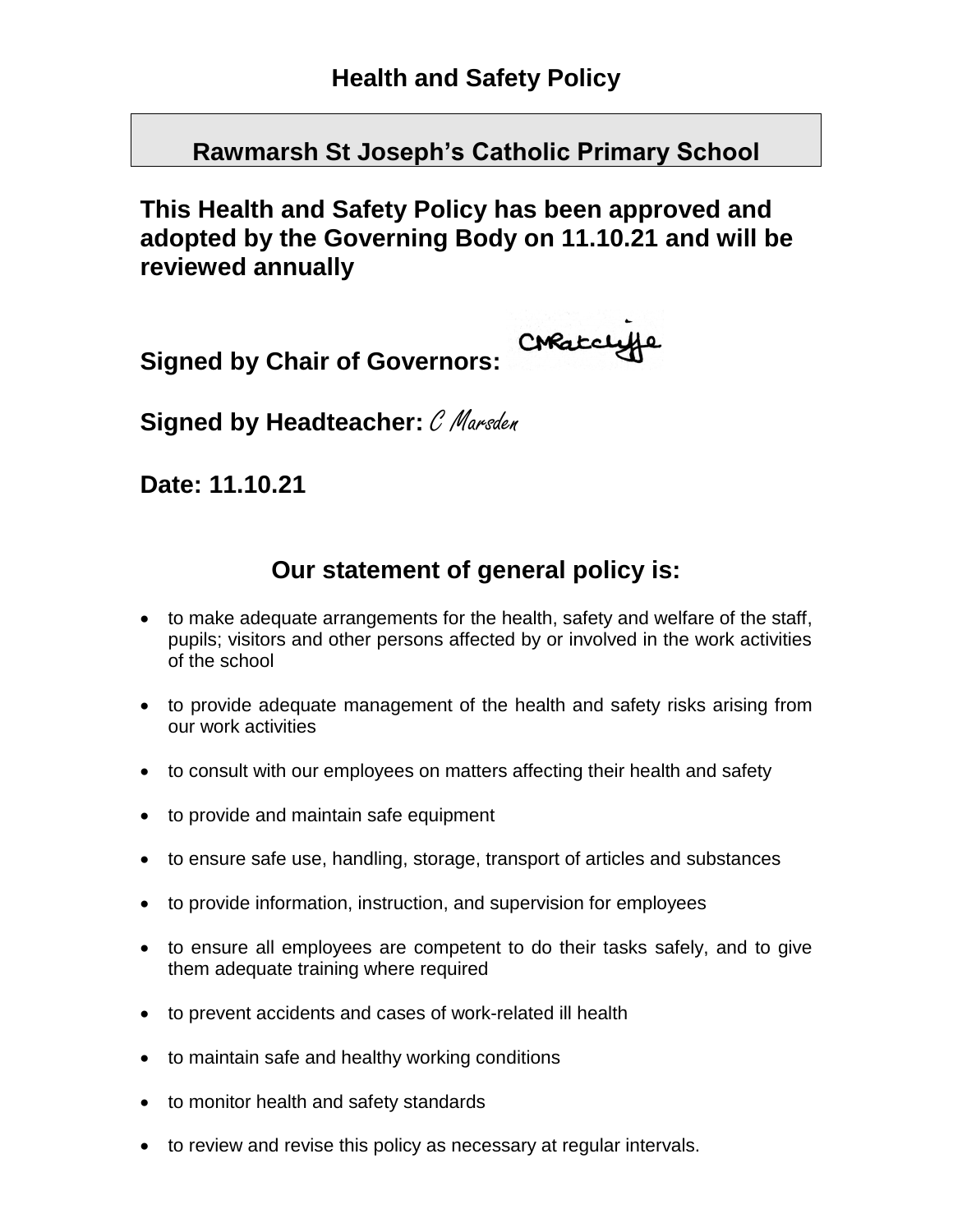.

**Overall and final responsibility for health and safety is that of**

**Chair of Governors – Cath Ratcliffe Headteacher – Christie Marsden**

**Day to day responsibility for ensuring this policy is put into practice is delegated to**

**Headteacher – Christie Marsden Assistant Headteacher – Anna Smith Caretaker – Darren Seddons**

**To ensure health and safety standards are maintained/improved, the following people have responsibility in the following areas**

| <b>Name</b>                          | <b>Responsibility for</b>              |
|--------------------------------------|----------------------------------------|
| Darren Seddons<br><b>Sharon Shaw</b> | Building/grounds<br>Catering/Kitchen   |
| <u>Name</u>                          | <b>Responsibility for</b>              |
| Andrea Glossop                       | First Aid                              |
| Lynne Hallam                         | Sims (safeguarding data)<br>visitors   |
| <b>Name</b>                          | <b>Responsibility for</b>              |
| Christie<br>Marsden                  | Safeguarding/SENDCO<br>All other areas |
| <b>Name</b>                          | <b>Responsibility for</b>              |
| Lynne Hallam                         | Finance                                |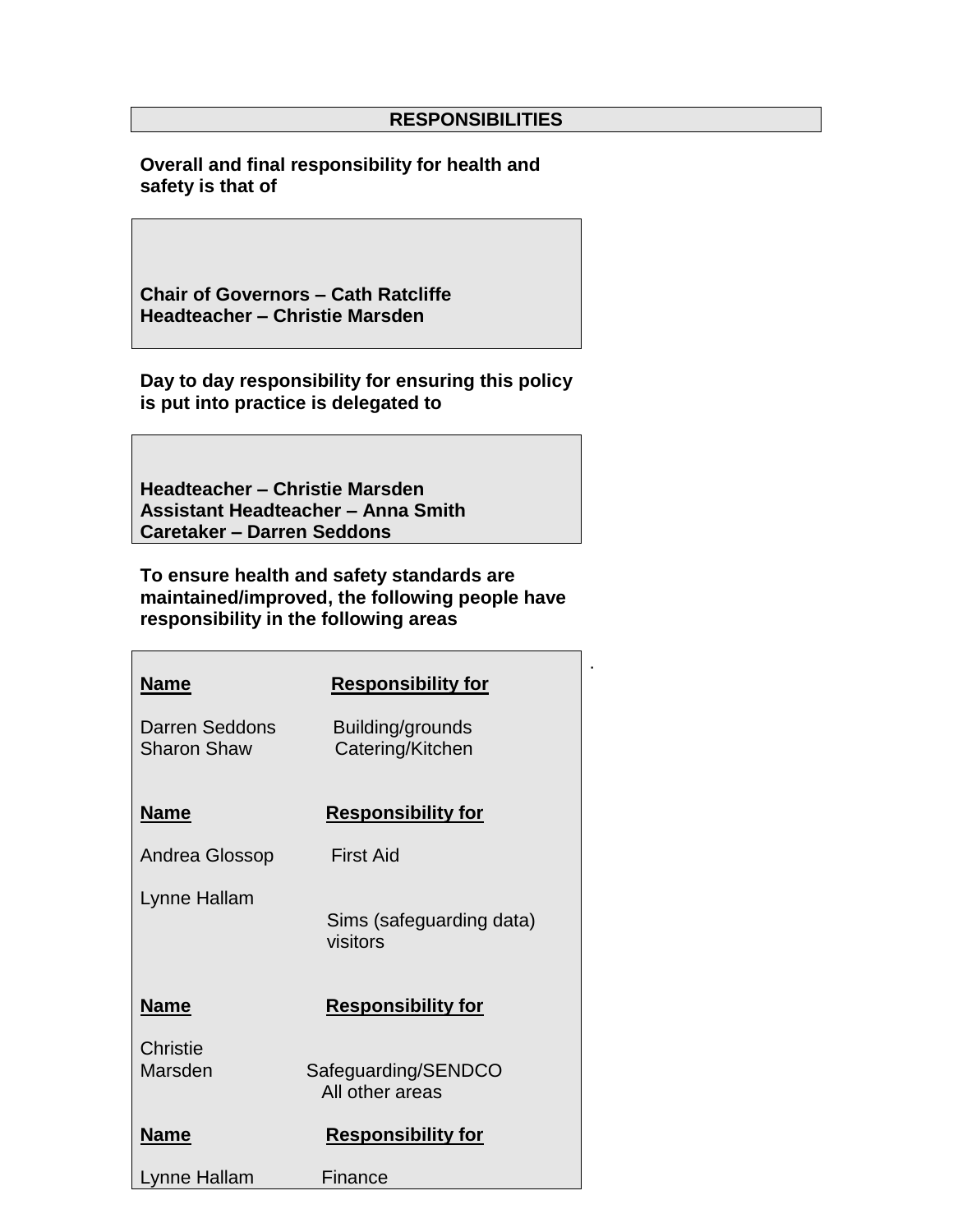| <b>Name</b>                                 | <b>Responsibility for</b> |
|---------------------------------------------|---------------------------|
| <b>Louise Butler</b><br><b>Sean Rockett</b> | <b>PF</b>                 |

All employees have to:

- co-operate with supervisors and managers on health and safety matters;
- not interfere with anything provided to safeguard their health and safety;
- take reasonable care of their own health and safety; and
- report all health and safety concerns to an appropriate person (as detailed in this policy statement).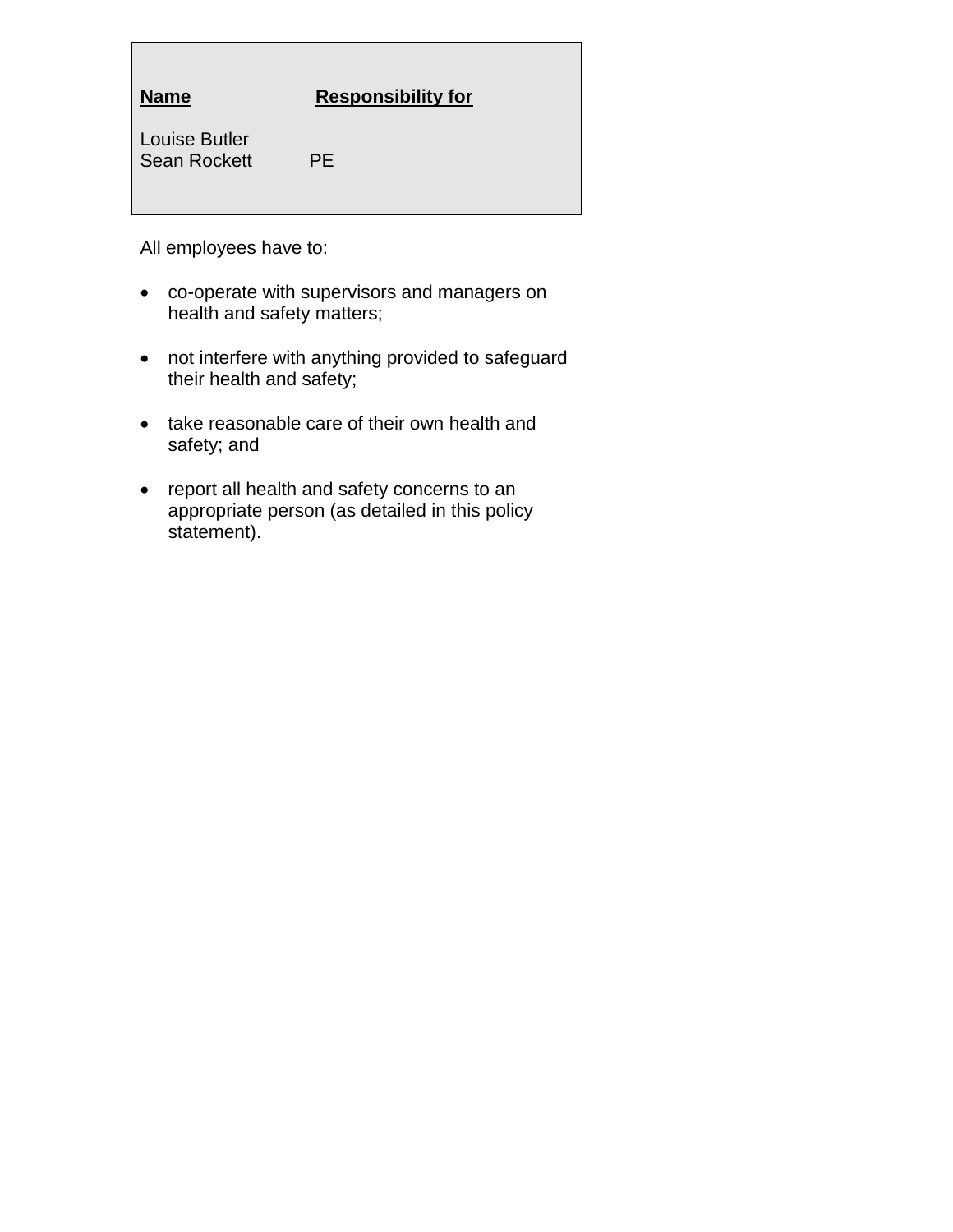#### **HEALTH AND SAFETY RISKS ARISING FROM OUR WORK ACTIVITIES**

#### **Risk assessments will be undertaken by** .

**The Caretaker Head teacher**

**The findings of the risk assessments will be reported to**

**Headteacher Chair of Governors**

**Action required to remove/control risks will be approved by**

**Headteacher**

**SLT/School Business Manager**

**Chair or Governors**

**will be responsible for ensuring the action required is implemented.**

**Headteacher**

**will check that the implemented actions have removed/reduced the risks.**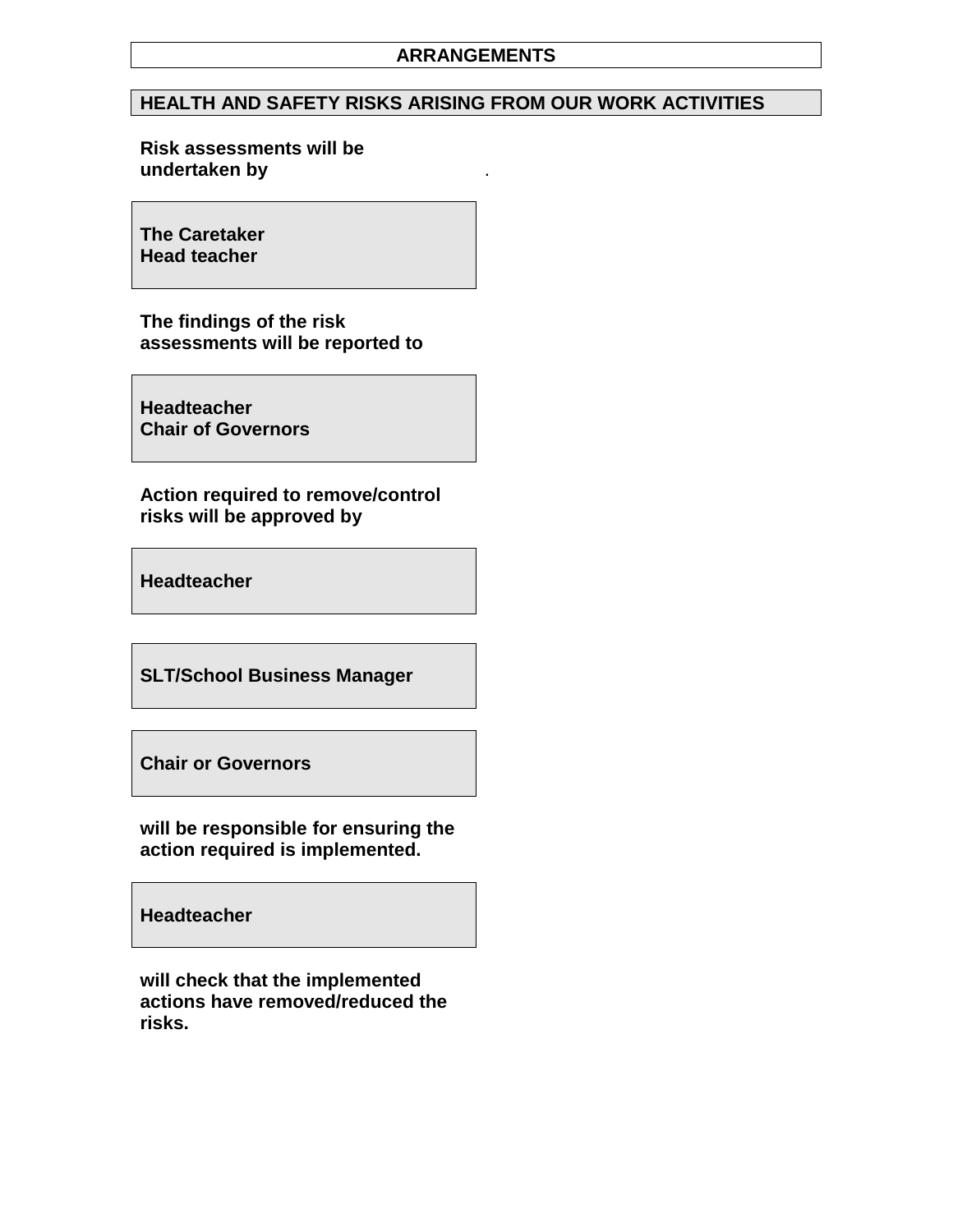**Assessments will be reviewed every**

**As and when there are any changes to the environment in which people work/visit and in accordance with Health and Safety Law**

**or when the work activity changes, whichever is soonest.**

#### **ARRANGEMENTS**

# **CONSULTATION WITH EMPLOYEES**

**Employee Representative(s) are**

**Andrew Searson SLT**

**Christie Marsden (Headteacher)**

**Anna Smith (Assistant HT/SENDCO)**

**Catherine Ratcliffe (COG)**

**Consultation with employees is provided by**

**Discussions at staff meetings/briefings or meetings arranged for specific reasons**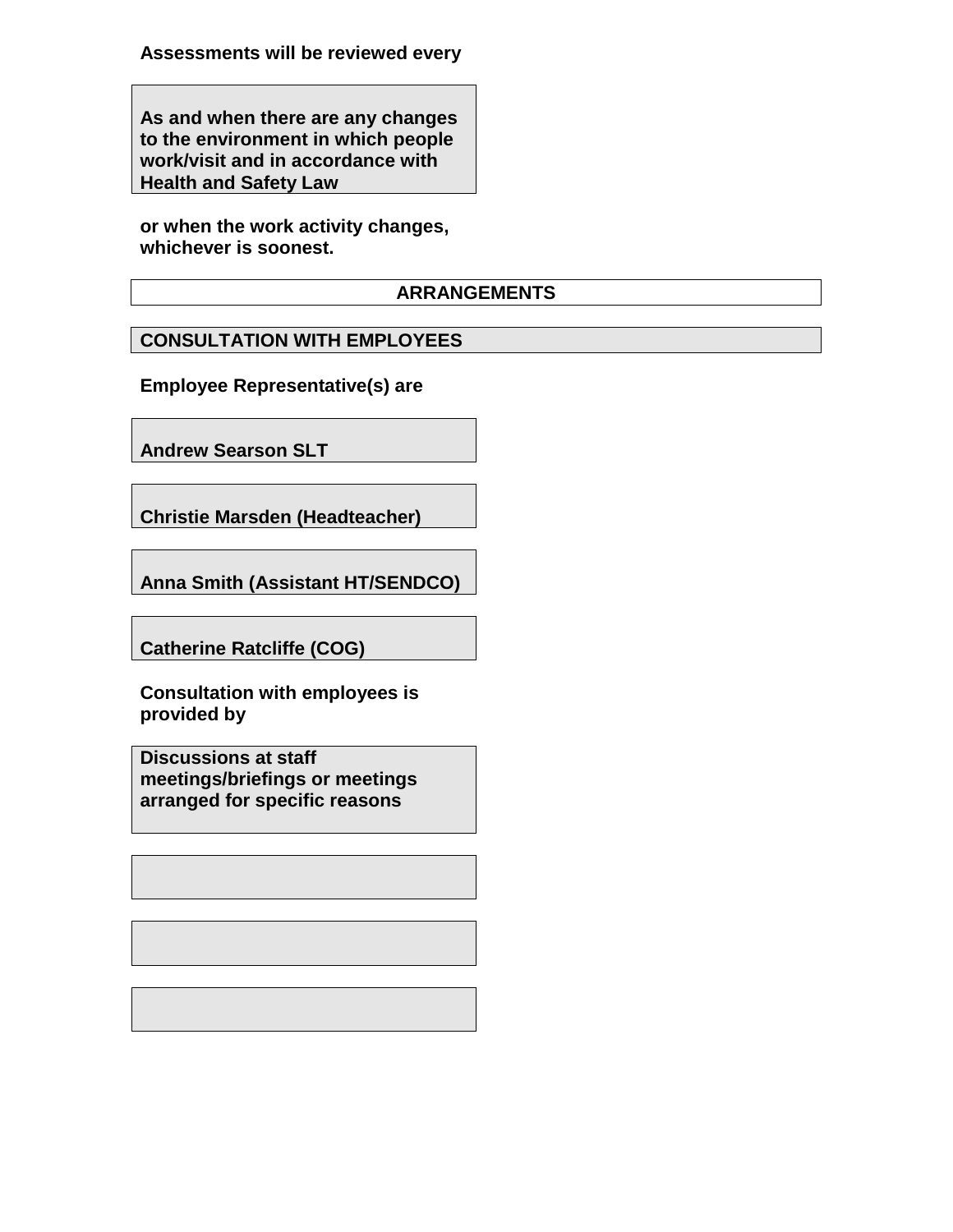#### **SAFE PLANT AND EQUIPMENT Caretaker Class Teachers Dinner Staff Kitchen Staff Headteacher Note** Regular maintenance checks are carried out on machinery and equipment. A logbook is used to record the maintenance checks and any advisory work. When buying new or second hand plant and equipment, checks will be made to ensure it meets health and safety standards before buying it. Further guidance is in HSE's publication Buying new machinery INDG271 1998 **will be responsible for identifying all equipment/plant needing maintenance. The Caretaker will be responsible for ensuring effective maintenance procedures are drawn up. Headteacher Caretaker School Business Manager will be responsible for ensuring that all identified maintenance is implemented. Any problems found with plant/equipment should be reported to Caretaker**

**Caretaker**

**Headteacher**

**School Business Manager**

**will check that new plant and equipment meets health and safety standards before it is purchased.**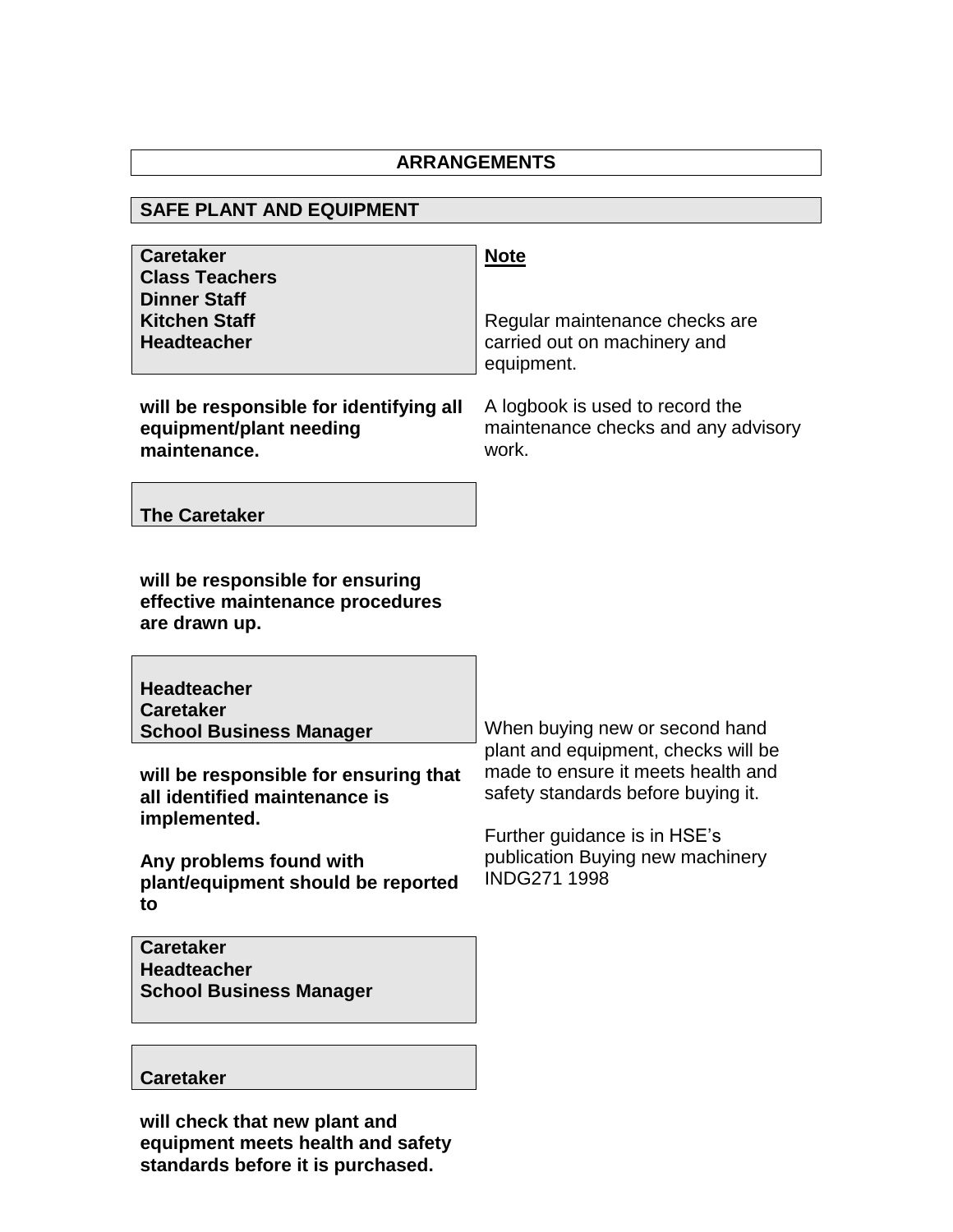# **SAFE HANDLING AND USE OF SUBSTANCES**

| <b>Caretaker</b><br><b>Cleaners</b>                                                                      | <b>Note</b>                                                                                                                                                         |
|----------------------------------------------------------------------------------------------------------|---------------------------------------------------------------------------------------------------------------------------------------------------------------------|
| will be responsible for identifying all<br>substances which need a COSHH<br>assessment.                  | School will assess the risks from all<br>substances hazardous to health. These<br>are known as Control of Substances<br>Hazardous to Health (COSHH)<br>assessments. |
| <b>Caretaker</b><br><b>Cleaners</b>                                                                      | Assessments will be carried out on all                                                                                                                              |
| will be responsible for undertaking<br><b>COSHH assessments.</b>                                         | substances uses (e.g. adhesives,<br>paints, cleaning agents, solvents) and<br>substances generated from work<br>activities (e.g. dust, fume, vapour)                |
| <b>Caretaker</b><br><b>Cleaners</b><br><b>Headteacher</b>                                                | The assessment will identify any health<br>risks. If there is a risk school will take<br>steps to remove or control the risk.                                       |
| will be responsible for ensuring that<br>all actions identified in the<br>assessments are implemented.   | More guidance can be found in HSE's<br>COSHH: A brief guide to the<br>regulations INDG 136 (rev1) 1999<br>(free); COSHH essentials: Easy steps                      |
| <b>Headteacher</b>                                                                                       | to control chemicals HSG193 1999<br>ISBN 0717624218 and the General                                                                                                 |
| will be responsible for ensuring that<br>all relevant employees are informed<br>about COSHH assessments. | COSHH Approved Code of Practice,<br>Carcinogens ACOP and Biological<br>Agents ACOP L5 1999 ISBN 0 7176<br>1670 3.                                                   |
| <b>Headteacher</b><br>Through discussions, briefings and<br>meetings                                     |                                                                                                                                                                     |
| will check that new substances can<br>be used safely before they are<br>purchased.                       |                                                                                                                                                                     |
| Assessments will be reviewed every                                                                       |                                                                                                                                                                     |

**Year**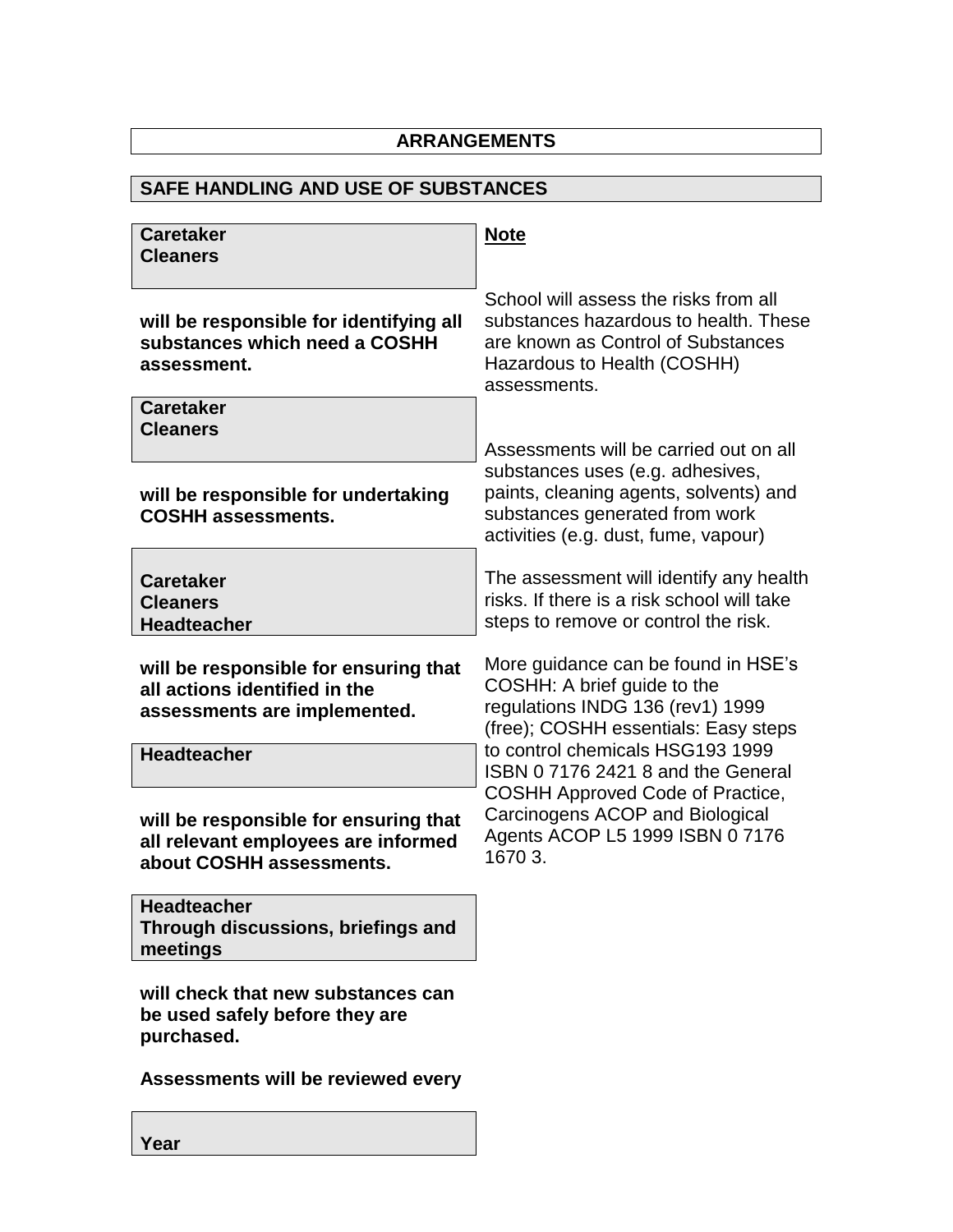### **INFORMATION, INSTRUCTION AND SUPERVISION**

#### **The Health and Safety Law poster is displayed at/leaflets are issued by Note**

| To be renewed will be in staff room<br>and kitchen area                                     | The Health and Safety Information for<br><b>Employees Regulations 1989 require</b><br>employers to display a poster (or to |
|---------------------------------------------------------------------------------------------|----------------------------------------------------------------------------------------------------------------------------|
|                                                                                             | provide leaflets) telling employees what<br>they need to know about health and<br>safety.                                  |
| Health and safety advice is available<br>from                                               | You are required to have access to<br>competent advice, either in house or, if<br>not available, external.                 |
| <b>Headteacher</b><br><b>Chair of Governors</b><br><b>RMBC</b><br><b>Caretaker</b>          | Trainees or students on work<br>experience will be properly instructed<br>and supervised.                                  |
| <b>Supervision of young</b><br>workers/trainees will be<br>arranged/undertaken/monitored by | If an employee goes to work for<br>another employee on school's behalf,<br>school will check that they are given           |
| <b>Headteacher</b>                                                                          | relevant health and safety information<br>for that location by that                                                        |

employer/company.

#### **Headteacher**

**All staff responsible**

**is responsible for ensuring that our employees working at locations under the control of other employers, are given relevant health and safety information.**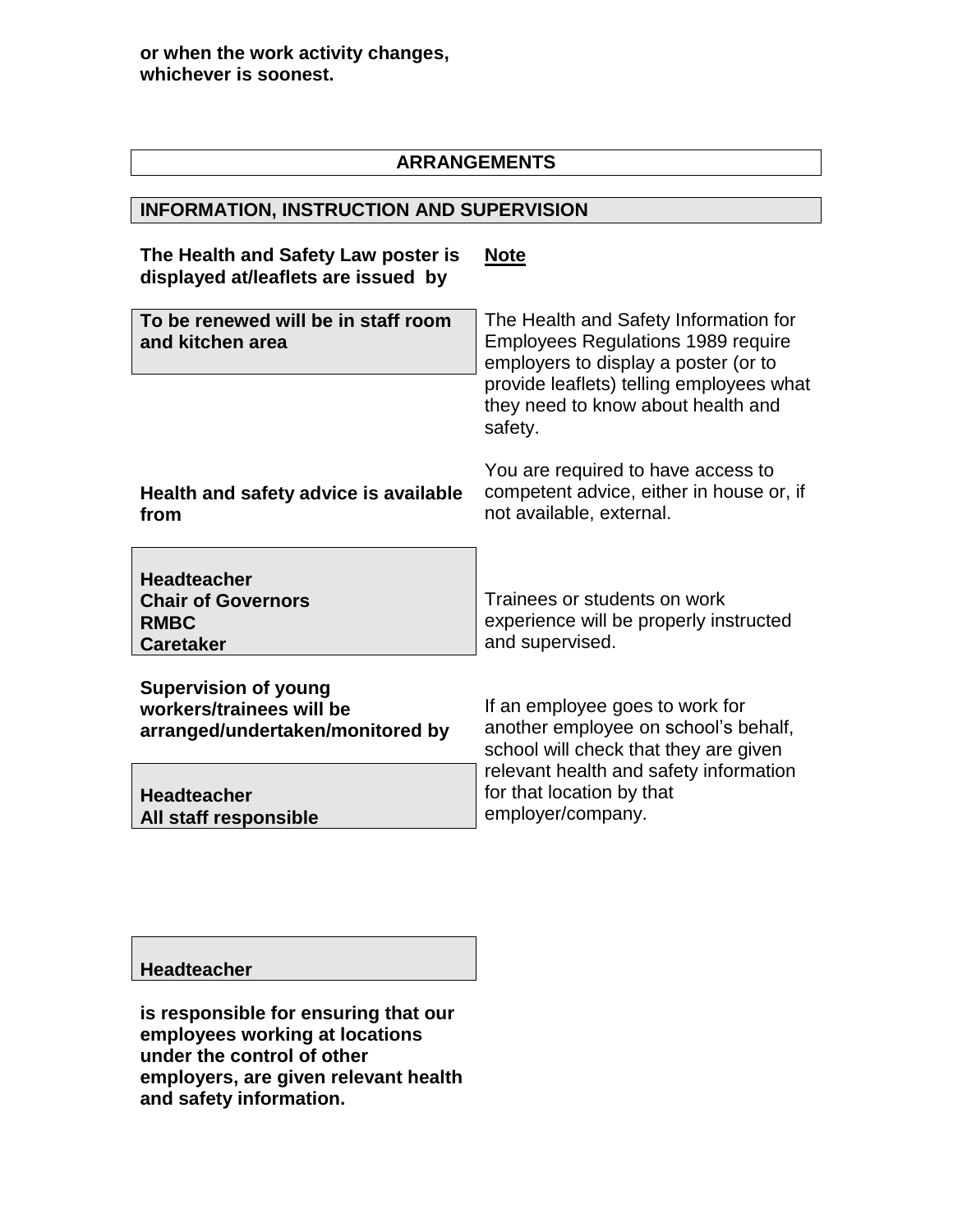# **COMPETENCY FOR TASKS AND TRAINING**

| Induction training will be provided<br>for all employees by                           | <u>Note</u>                                                                                                                                                                                                                                                    |
|---------------------------------------------------------------------------------------|----------------------------------------------------------------------------------------------------------------------------------------------------------------------------------------------------------------------------------------------------------------|
| <b>Headteacher</b><br><b>Caretaker</b><br><b>School Business Manager</b>              | All employees are given health and<br>safety induction training when they<br>start work. This is combined with other<br>useful information (e.g. pay, leave and<br>hours of work). It covers basic health<br>and safety, such as first aid and fire<br>safety. |
| Job specific training will be<br>provided by                                          | Employees will receive job-specific<br>training where necessary, which                                                                                                                                                                                         |
| Headteacher - Safeguarding/fire drill<br>Caretaker - building and site<br>information | includes the health and safety aspects<br>of their job.                                                                                                                                                                                                        |
| <b>School Business Manager for admin</b><br>Other staff for day to day school life    | School will provide health and safety<br>training for people when risks change,                                                                                                                                                                                |
| Specific jobs requiring special<br>training are                                       | or periodically, e.g. if skills do not get<br>used regularly.                                                                                                                                                                                                  |
| <b>PE</b>                                                                             |                                                                                                                                                                                                                                                                |
| <b>Safeguarding</b>                                                                   |                                                                                                                                                                                                                                                                |
| <b>Premises</b>                                                                       |                                                                                                                                                                                                                                                                |
| <b>First aid</b>                                                                      |                                                                                                                                                                                                                                                                |
| <b>School money</b>                                                                   |                                                                                                                                                                                                                                                                |
| Training records are kept at/by                                                       | Records of training are kept (even<br>training provided in-house) to show that                                                                                                                                                                                 |
| <b>School Business Manager</b>                                                        | employees have received training.                                                                                                                                                                                                                              |

Training records are monitored, so that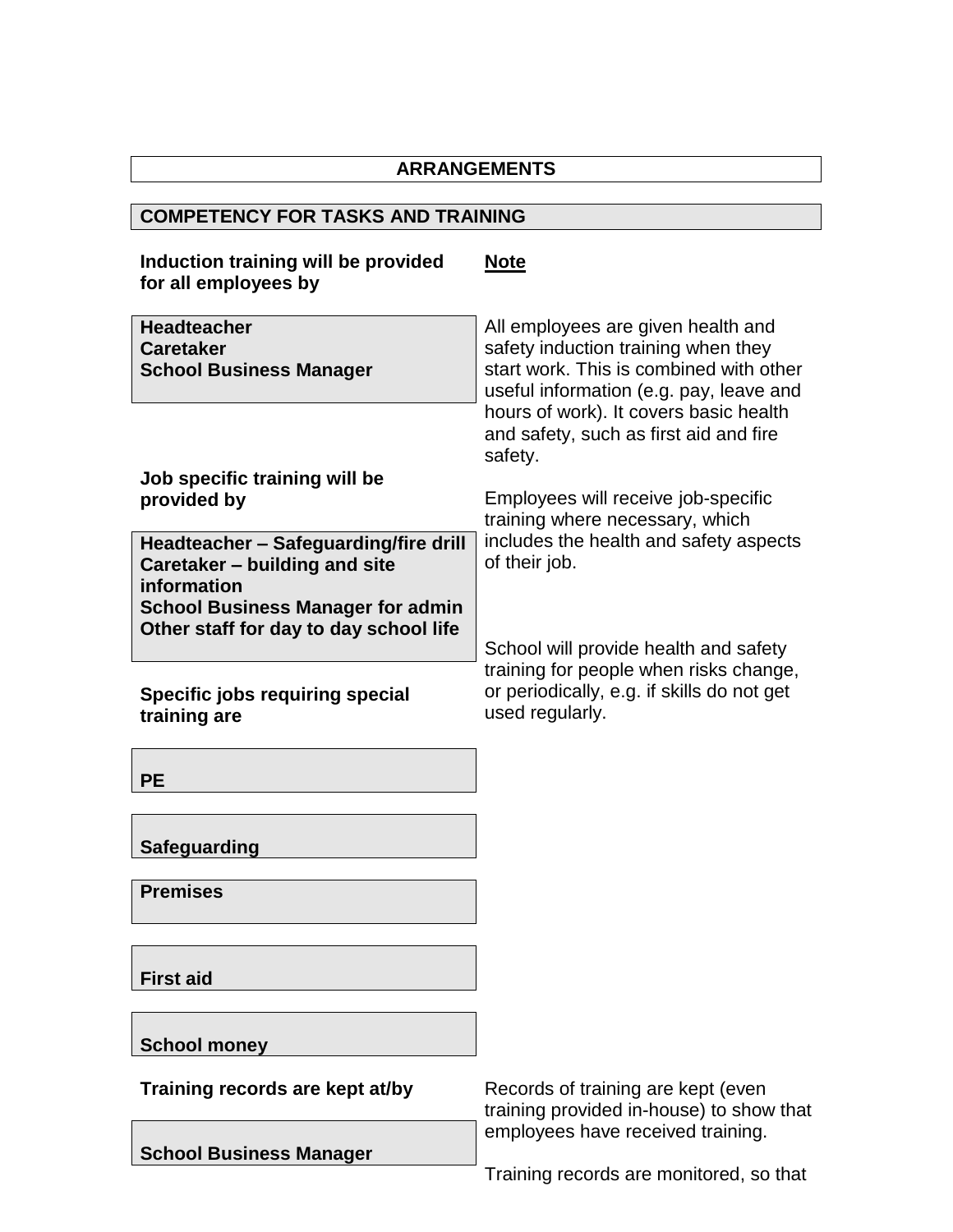**Training will be identified, arranged and monitored by**

refresher training is given when necessary.

**Headteacher**

# **ARRANGEMENTS**

# **ACCIDENTS, FIRST AID AND WORK-RELATED ILL HEALTH**

| Health surveillance is required for<br>employees doing the following jobs                         | <b>Note</b>                                                                                                                                                                                                                                    |
|---------------------------------------------------------------------------------------------------|------------------------------------------------------------------------------------------------------------------------------------------------------------------------------------------------------------------------------------------------|
| <b>Caretaker</b><br><b>PE</b><br><b>Design and Technology</b><br><b>Science</b><br><b>Cooking</b> | Employees will receive health surveillance<br>for certain work (e.g. work with lead,<br>chrome, asbestos, noise, isocyanates and<br>some chemicals).                                                                                           |
| Health surveillance will be arranged by                                                           | This will identify any health problems early<br>on so that action can be taken before an<br>employee's condition worsens.                                                                                                                      |
| <b>Teachers</b><br><b>Support Staff</b><br><b>School Business Manager</b><br><b>Headteacher</b>   | The school's COSHH assessments should<br>identify all areas and the type of health<br>surveillance needed.                                                                                                                                     |
| Health surveillance records will be kept<br>by/at                                                 | School records contain details of the<br>employees, the health surveillance<br>procedures, dates and conclusions. The<br>health care professional doing the<br>surveillance will hold the actual medical<br>records as these are confidential. |
| <b>School Business Manager</b>                                                                    | Providing immediate first aid can prevent<br>minor injuries becoming major ones.                                                                                                                                                               |
| The first aid box(es) is/are kept at                                                              | School has a first aid box and an<br>appointed person to take charge of first aid<br>requirements. There is further information<br>in HSE's free leaflets First aid at work -                                                                  |
| <b>School Office</b><br><b>First Aid room</b>                                                     | your questions answered INDG214 1997<br>and Basic advice on first aid at work<br>INDG215 (rev) 1997.                                                                                                                                           |

**The first aiders are**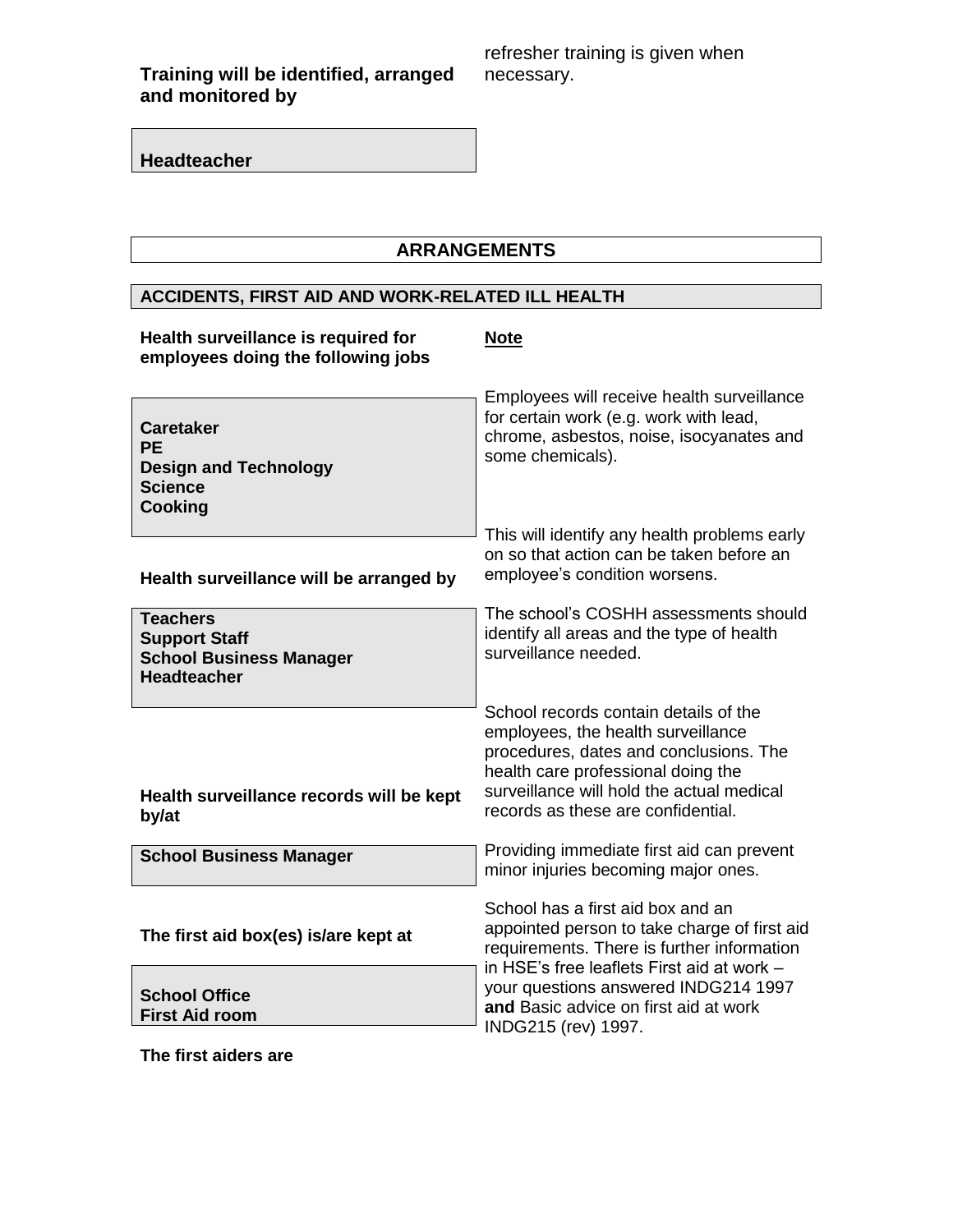| All staff that received first aid training<br>on 12 <sup>th</sup> February 2021.<br>Sophie Cooper Pediatric first aid |
|-----------------------------------------------------------------------------------------------------------------------|
| October 2019                                                                                                          |

**All accidents and cases of work-related ill health are to be recorded in the accident book. The book is kept by/at**

**School Business Manager in the school office**

**The following person is responsible for reporting accidents, diseases and dangerous occurrences to the RMBC Health and Safety section including RIDDOR reportable incidents.**

**School Business Manager Headteacher**

**MONITORING**

## **ARRANGEMENTS**

|                                                                                                          | <b>Note</b>                                                                               |
|----------------------------------------------------------------------------------------------------------|-------------------------------------------------------------------------------------------|
| To check our working conditions,<br>and ensure our safe working<br>practices are being followed, we will | Investigating accidents is a useful way<br>of reviewing safety systems to question        |
| <b>Record near misses</b>                                                                                | why the accident really happened and<br>what school can do to stop it<br>happening again. |
| <b>Investigate incidents</b>                                                                             | Similarly, if a number of employees are<br>absent because of similar ailments, this       |
| Undertake spot checks                                                                                    | might mean there is a problem with<br>their jobs causing ill health.                      |
| <b>Fire drills</b>                                                                                       |                                                                                           |
|                                                                                                          |                                                                                           |

**Work with RMBC and H&S team on all matters**

**Attend any relevant training**

Recording accidents (even minor ones) means school can see whether it has a problem in a particular area

School reports accidents to the Health & Safety Section of RMBC following the procedures outlined in the accident book. Near misses must be reported in the near miss book and any action taken recorded.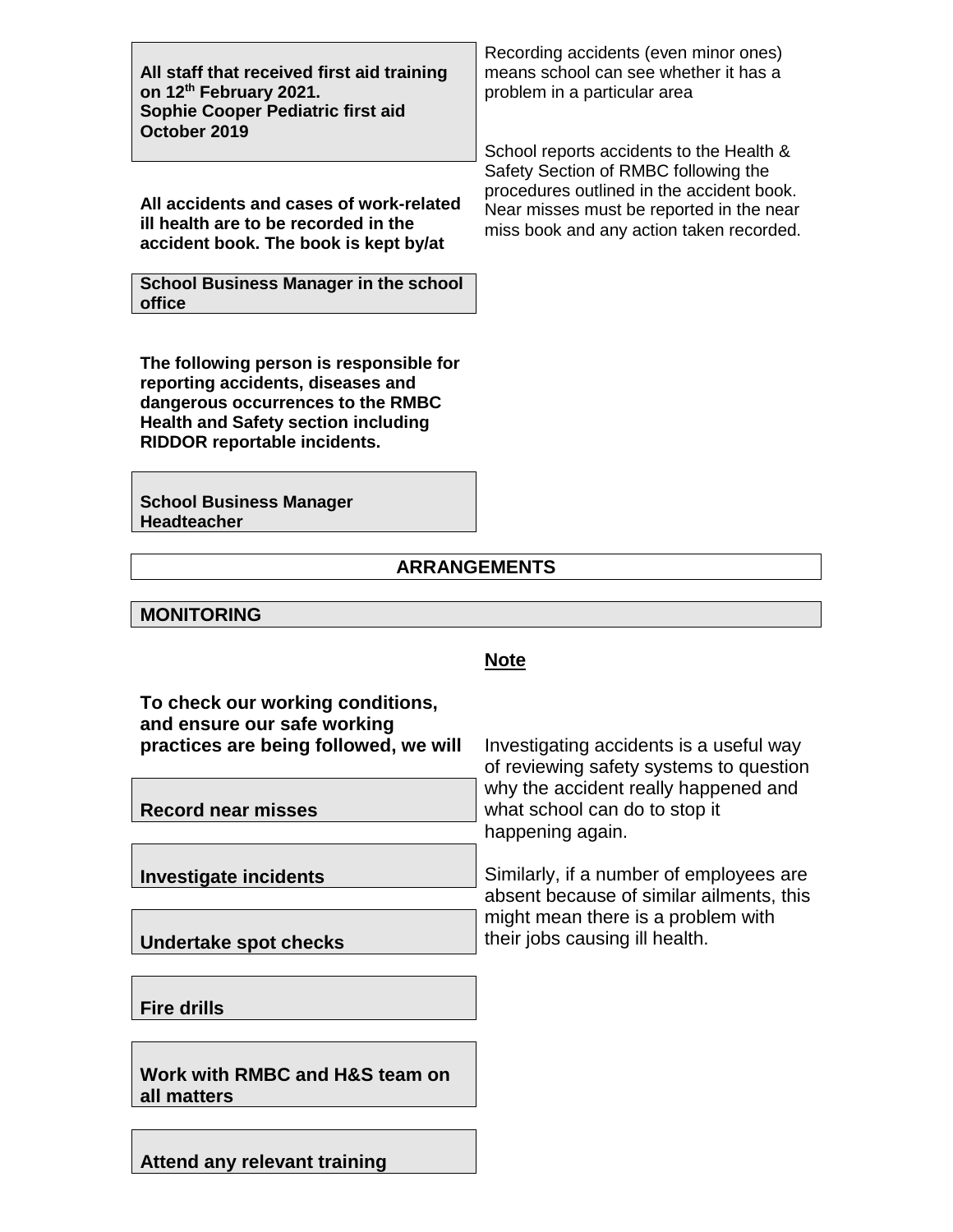**is responsible for investigating accidents.**

**Headteacher School Business Manager Caretaker Chair of Governors**

**is responsible for investigating work-related causes of sickness absences**

**Headteacher Chair of Governors RMBC Human Resources**

**is responsible for acting on investigation findings to prevent a recurrence.**

#### **ARRANGEMENTS**

#### **EMERGENCY PROCEDURES – FIRE AND EVACUATION**

| <b>Headteacher</b>                                                                                                        | <b>Note</b>                                                                                                                                         |
|---------------------------------------------------------------------------------------------------------------------------|-----------------------------------------------------------------------------------------------------------------------------------------------------|
| is responsible for ensuring the fire<br>risk assessment is undertaken and<br>implemented.<br>Escape routes are checked by | School carries out fire risk<br>assessments. The School's Building<br>Manager (caretaker) will assist in this<br>process.                           |
| Caretaker every day<br>Fire extinguishers are maintained<br>and checked by                                                | Escape routes, extinguishers and<br>alarms are checked daily by the<br>caretaker. The fire log book is also<br>completed.                           |
| Caretaker daily, monthly and yearly<br>Alarms are tested by<br>Caretaker, termly                                          | RMBC / CYPS run a number of<br>courses around fire safety and<br>emergency planning for further details<br>contact 01709 823804 or 01709<br>823720. |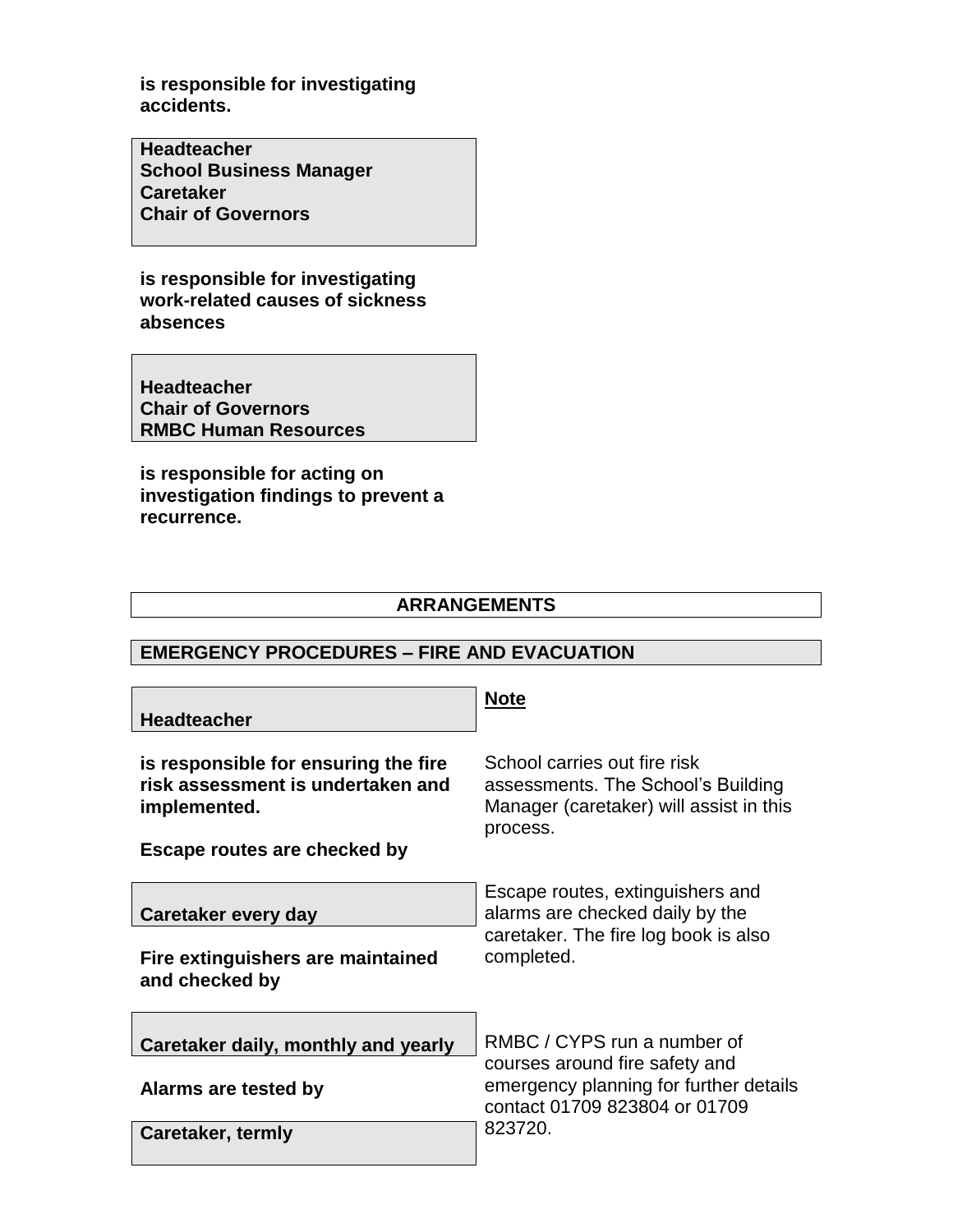**Emergency evacuation will be tested every**

**Term**

**The Security Co-ordinator is**

**Headteacher**

**The Deputy Security Co-ordinator is** 

**SLT**